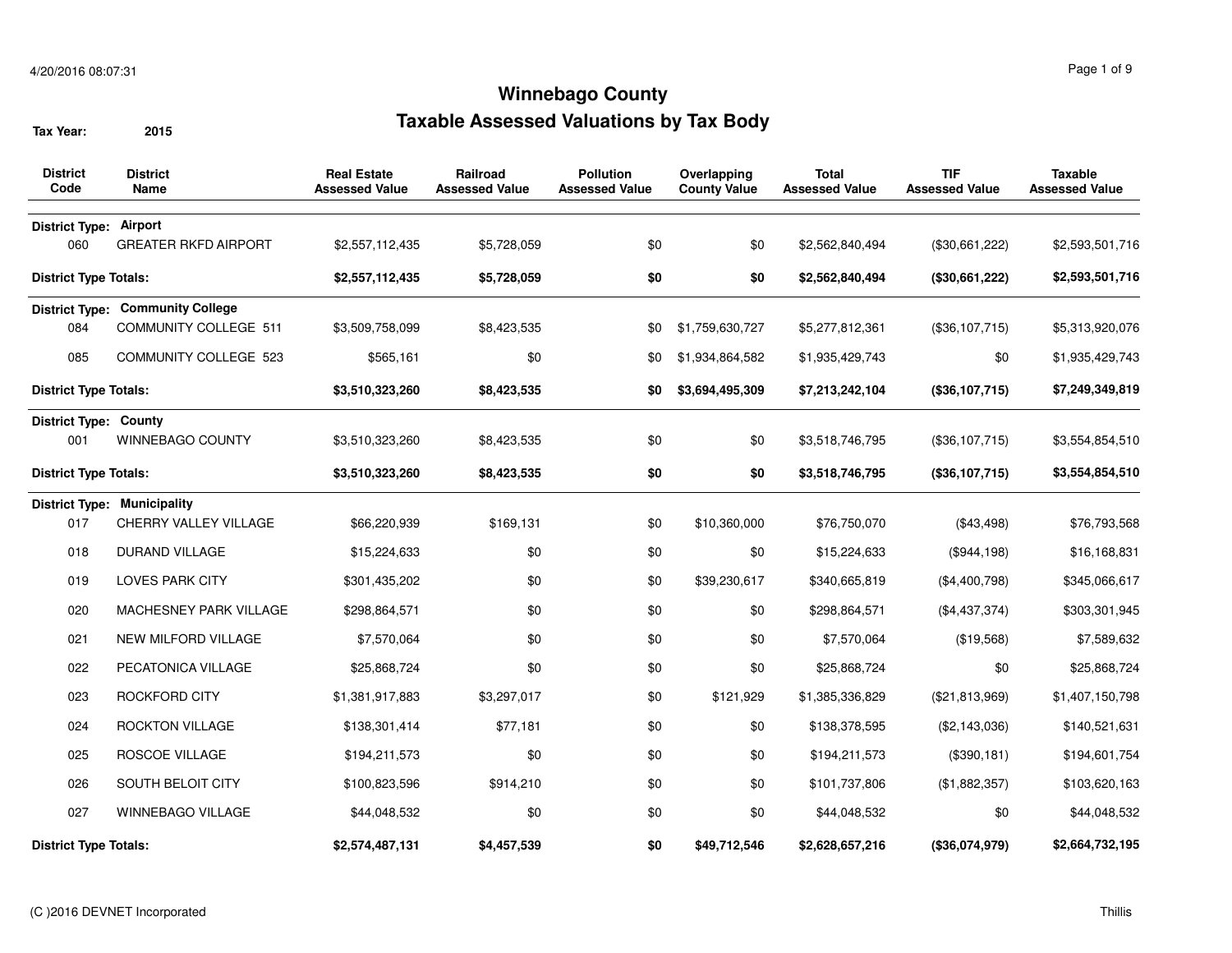| <b>District</b><br>Code      | <b>District</b><br><b>Name</b>        | <b>Real Estate</b><br><b>Assessed Value</b> | Railroad<br><b>Assessed Value</b> | <b>Pollution</b><br><b>Assessed Value</b> | Overlapping<br><b>County Value</b> | <b>Total</b><br><b>Assessed Value</b> | <b>TIF</b><br><b>Assessed Value</b> | <b>Taxable</b><br><b>Assessed Value</b> |
|------------------------------|---------------------------------------|---------------------------------------------|-----------------------------------|-------------------------------------------|------------------------------------|---------------------------------------|-------------------------------------|-----------------------------------------|
|                              | <b>District Type: Forest Preserve</b> |                                             |                                   |                                           |                                    |                                       |                                     |                                         |
| 002                          | <b>FOREST PRESERVE</b>                | \$3,510,323,260                             | \$8,423,535                       | \$0                                       | \$0                                | \$3,518,746,795                       | (\$36,107,715)                      | \$3,554,854,510                         |
| <b>District Type Totals:</b> |                                       | \$3,510,323,260                             | \$8,423,535                       | \$0                                       | \$0                                | \$3,518,746,795                       | (\$36,107,715)                      | \$3,554,854,510                         |
|                              | <b>District Type: Fire District</b>   |                                             |                                   |                                           |                                    |                                       |                                     |                                         |
| 030                          | <b>BLACKHAWK FIRE</b>                 | \$38,011,437                                | \$249,050                         | \$0                                       | \$0                                | \$38,260,487                          | \$0                                 | \$38,260,487                            |
| 031                          | CHERRY VALLEY FIRE                    | \$291,887,098                               | \$827,972                         | \$0                                       | \$10,360,000                       | \$303,075,070                         | (\$41,340)                          | \$303,116,410                           |
| 033                          | FIRE 1                                | \$94,927,284                                | \$0                               | \$0                                       | \$0                                | \$94,927,284                          | (\$944,198)                         | \$95,871,482                            |
| 034                          | <b>GERMAN VALLEY FIRE</b>             | \$1,354,299                                 | \$0                               | \$0                                       | \$28,514,175                       | \$29,868,474                          | \$0                                 | \$29,868,474                            |
| 035                          | <b>HARLEM-ROSCOE FIRE</b>             | \$625,129,889                               | \$317,502                         | \$0                                       | \$0                                | \$625,447,391                         | (\$3,085,110)                       | \$628,532,501                           |
| 036                          | <b>NEW MILFORD FIRE</b>               | \$31,383,493                                | \$43,474                          | \$0                                       | \$7,271,617                        | \$38,698,584                          | (\$51,048)                          | \$38,749,632                            |
| 037                          | <b>NORTH PARK FIRE</b>                | \$157,034,277                               | \$424,145                         | \$0                                       | \$0                                | \$157,458,422                         | (\$1,745,859)                       | \$159,204,281                           |
| 038                          | <b>NORTHWEST FIRE</b>                 | \$53,361,722                                | \$210,077                         | \$0                                       | \$0                                | \$53,571,799                          | \$0                                 | \$53,571,799                            |
| 039                          | PECATONICA FIRE                       | \$86,435,557                                | \$635,027                         | \$0                                       | \$10,836,388                       | \$97,906,972                          | \$0                                 | \$97,906,972                            |
| 040                          | <b>ROCK RIVER FIRE</b>                | \$2,590,146                                 | \$0                               | \$0                                       | \$0                                | \$2,590,146                           | \$0                                 | \$2,590,146                             |
| 041                          | <b>ROCKTON FIRE</b>                   | \$203,656,324                               | \$313,289                         | \$0                                       | \$0                                | \$203,969,613                         | (\$2,143,036)                       | \$206,112,649                           |
| 042                          | <b>STILLMAN FIRE</b>                  | \$8,064,452                                 | \$0                               | \$0                                       | \$78,313,697                       | \$86,378,149                          | \$0                                 | \$86,378,149                            |
| 043                          | <b>WEST SUBURBAN FIRE</b>             | \$21,031,630                                | \$31,751                          | \$0                                       | \$0                                | \$21,063,381                          | \$0                                 | \$21,063,381                            |
| 044                          | <b>WBSFIRE</b>                        | \$110,942,604                               | \$734,453                         | \$0                                       | \$0                                | \$111,677,057                         | \$0                                 | \$111,677,057                           |
| <b>District Type Totals:</b> |                                       | \$1,725,810,212                             | \$3,786,740                       | \$0                                       | \$135,295,877                      | \$1,864,892,829                       | (\$8,010,591)                       | \$1,872,903,420                         |
|                              | District Type: Grade School           |                                             |                                   |                                           |                                    |                                       |                                     |                                         |
| 071                          | KINNIKINNICK SD #131                  | \$294,914,728                               | \$75,417                          | \$0                                       | \$259,366                          | \$295,249,511                         | (\$390,181)                         | \$295,639,692                           |
| 072                          | PRAIRIE HILL SCH DIST 133             | \$112,500,119                               | \$0                               | \$0                                       | \$0                                | \$112,500,119                         | \$0                                 | \$112,500,119                           |
| 073                          | SHIRLAND SCHOOL DIST 134              | \$28,271,777                                | \$0                               | \$0                                       | \$0                                | \$28,271,777                          | \$0                                 | \$28,271,777                            |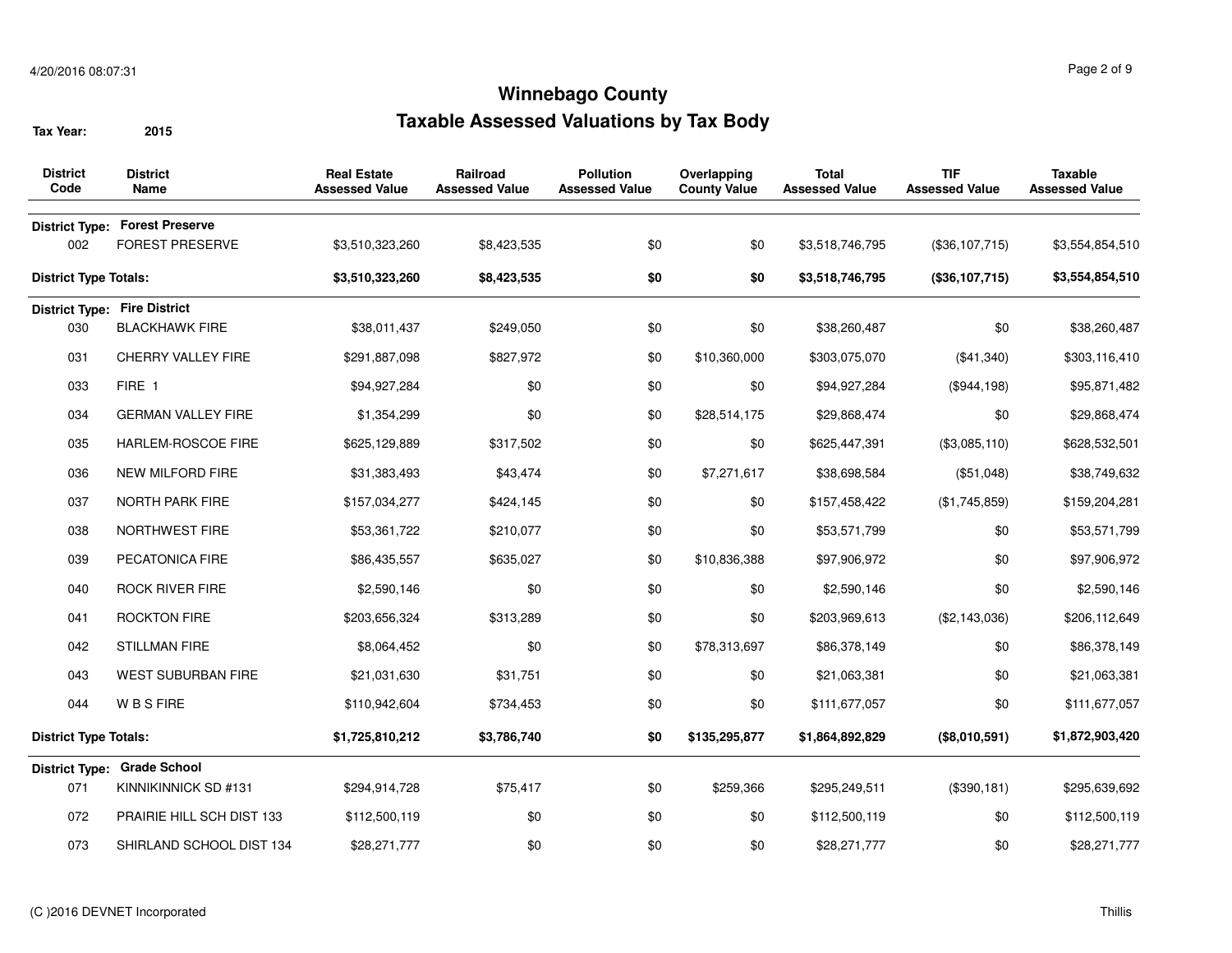| <b>District</b><br>Code      | <b>District</b><br><b>Name</b>            | <b>Real Estate</b><br><b>Assessed Value</b> | Railroad<br><b>Assessed Value</b> | <b>Pollution</b><br><b>Assessed Value</b> | Overlapping<br><b>County Value</b> | <b>Total</b><br><b>Assessed Value</b> | <b>TIF</b><br><b>Assessed Value</b> | Taxable<br><b>Assessed Value</b> |
|------------------------------|-------------------------------------------|---------------------------------------------|-----------------------------------|-------------------------------------------|------------------------------------|---------------------------------------|-------------------------------------|----------------------------------|
|                              | District Type: Grade School               |                                             |                                   |                                           |                                    |                                       |                                     |                                  |
| 074                          | ROCKTON SCHOOL DIST 140                   | \$206,308,307                               | \$291,368                         | \$0                                       | \$0                                | \$206,599,675                         | (\$2,143,036)                       | \$208,742,711                    |
| <b>District Type Totals:</b> |                                           | \$641,994,931                               | \$366,785                         | \$0                                       | \$259,366                          | \$642,621,082                         | (\$2,533,217)                       | \$645,154,299                    |
|                              | District Type: High School                |                                             |                                   |                                           |                                    |                                       |                                     |                                  |
| 077                          | HONONEGAH HIGH SD #207                    | \$641,994,931                               | \$366,785                         | \$0                                       | \$259,366                          | \$642,621,082                         | (\$2,533,217)                       | \$645,154,299                    |
| <b>District Type Totals:</b> |                                           | \$641,994,931                               | \$366,785                         | \$0                                       | \$259,366                          | \$642,621,082                         | (\$2,533,217)                       | \$645,154,299                    |
|                              | <b>District Type: Library District</b>    |                                             |                                   |                                           |                                    |                                       |                                     |                                  |
| 054                          | CHERRY VALLEY LIBRARY                     | \$236,363,413                               | \$939,290                         | \$0                                       | \$10,743,001                       | \$248,045,704                         | (\$92,388)                          | \$248,138,092                    |
| 055                          | NORTH SUBURBAN LIBRARY                    | \$1,076,636,659                             | \$740,593                         | \$0                                       | \$41,863,345                       | \$1,119,240,597                       | (\$9,231,767)                       | \$1,128,472,364                  |
| 056                          | PECATONICA LIBRARY                        | \$82,385,415                                | \$0                               | \$0                                       | \$11,758,442                       | \$94,143,857                          | \$0                                 | \$94,143,857                     |
| 057                          | TALCOTT FREE LIBRARY                      | \$175,968,305                               | \$220,125                         | \$0                                       | \$0                                | \$176,188,430                         | (\$2,143,036)                       | \$178,331,466                    |
| 058                          | <b>WINNEBAGO LIBRARY</b>                  | \$135,078,692                               | \$0                               | \$0                                       | \$0                                | \$135,078,692                         | \$0                                 | \$135,078,692                    |
| 059                          | ROCKFORD CITY LIBRARY                     | \$1,381,917,883                             | \$3,297,017                       | \$0                                       | \$121,929                          | \$1,385,336,829                       | (\$21,813,969)                      | \$1,407,150,798                  |
| <b>District Type Totals:</b> |                                           | \$3,088,350,367                             | \$5,197,025                       | \$0                                       | \$64,486,717                       | \$3,158,034,109                       | (\$33,281,160)                      | \$3,191,315,269                  |
| District Type: Libraries     |                                           |                                             |                                   |                                           |                                    |                                       |                                     |                                  |
| 061                          | SOUTH BELOIT CITY LIBRARY                 | \$100,823,596                               | \$914,210                         | \$0                                       | \$0                                | \$101,737,806                         | (\$1,882,357)                       | \$103,620,163                    |
| <b>District Type Totals:</b> |                                           | \$100,823,596                               | \$914,210                         | \$0                                       | \$0                                | \$101,737,806                         | (\$1,882,357)                       | \$103,620,163                    |
|                              | <b>District Type: Multi-Township Dist</b> |                                             |                                   |                                           |                                    |                                       |                                     |                                  |
| 101                          | <b>BU/HA MULTI TOWNSHIP</b>               | \$35,766,085                                | \$0                               | \$0                                       | \$0                                | \$35,766,085                          | \$0                                 | \$35,766,085                     |
| 102                          | <b>DU/LA MULTI TOWNSHIP</b>               | \$67,398,509                                | \$0                               | \$0                                       | \$0                                | \$67,398,509                          | (\$944,198)                         | \$68,342,707                     |
| 124                          | PE/SE MULTI TOWNSHIP                      | \$87,343,474                                | \$0                               | \$0                                       | \$0                                | \$87,343,474                          | \$0                                 | \$87,343,474                     |
| <b>District Type Totals:</b> |                                           | \$190,508,068                               | \$0                               | \$0                                       | \$0                                | \$190,508,068                         | (\$944,198)                         | \$191,452,266                    |
|                              | <b>District Type: Park District</b>       |                                             |                                   |                                           |                                    |                                       |                                     |                                  |
| 046                          | ROCKFORD PARK DISTRICT                    | \$1,987,577,559                             | \$4,191,679                       | \$0                                       | \$33,237,692                       | \$2,025,006,930                       | (\$26,160,919)                      | \$2,051,167,849                  |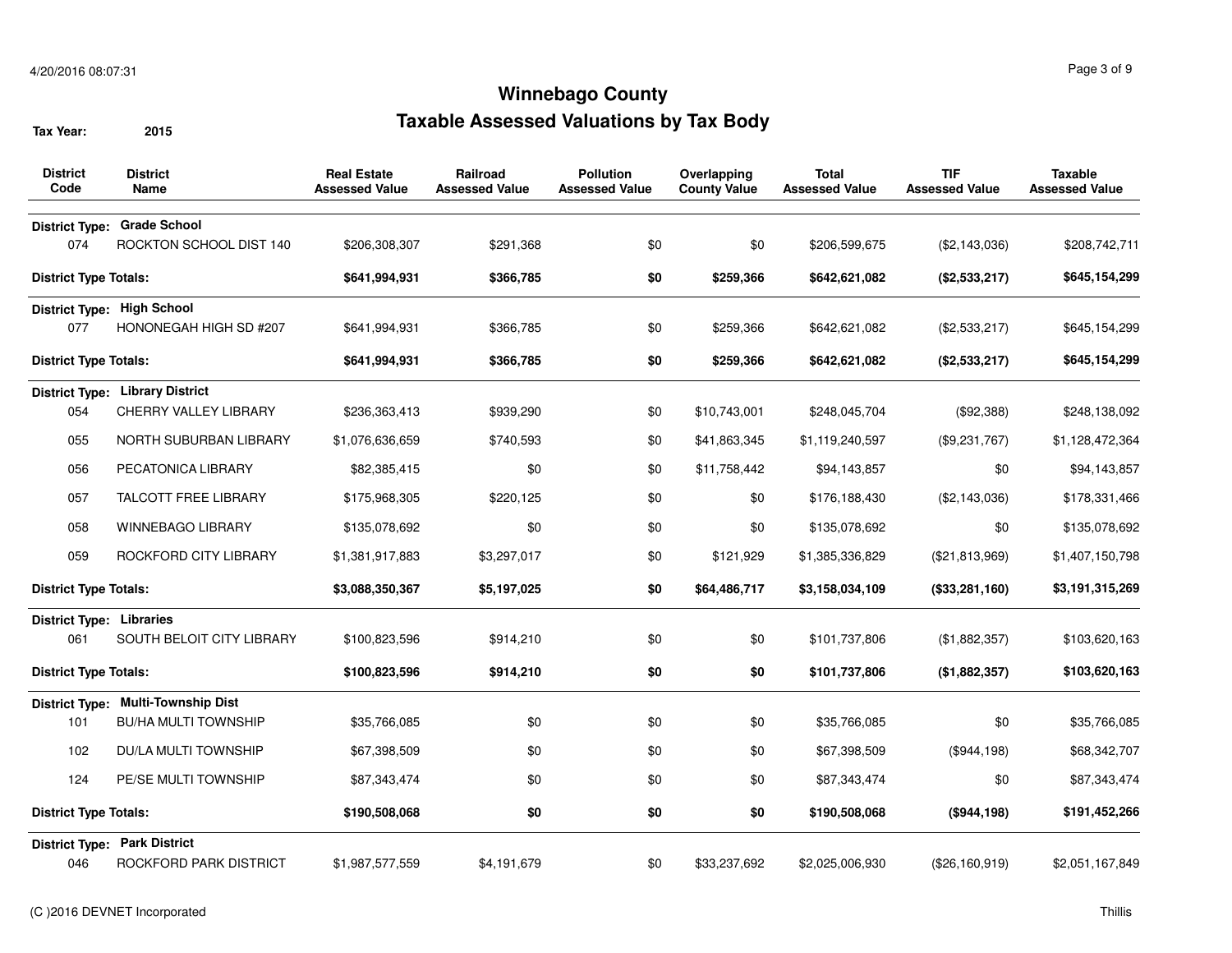| <b>District</b><br>Code      | <b>District</b><br>Name                  | <b>Real Estate</b><br><b>Assessed Value</b> | Railroad<br><b>Assessed Value</b> | <b>Pollution</b><br><b>Assessed Value</b> | Overlapping<br><b>County Value</b> | <b>Total</b><br><b>Assessed Value</b> | <b>TIF</b><br><b>Assessed Value</b> | Taxable<br><b>Assessed Value</b> |
|------------------------------|------------------------------------------|---------------------------------------------|-----------------------------------|-------------------------------------------|------------------------------------|---------------------------------------|-------------------------------------|----------------------------------|
|                              | <b>District Type: Park District</b>      |                                             |                                   |                                           |                                    |                                       |                                     |                                  |
| 047                          | <b>SUMNER PARK</b>                       | \$71,901,440                                | \$0                               | \$0                                       | \$0                                | \$71,901,440                          | \$0                                 | \$71,901,440                     |
| 048                          | <b>WINNEBAGO PARK DISTRICT</b>           | \$88,481,489                                | \$633,043                         | \$0                                       | \$0                                | \$89,114,532                          | \$0                                 | \$89,114,532                     |
| 049                          | <b>SEWARD PARK DISTRICT</b>              | \$15,442,034                                | \$736,437                         | \$0                                       | \$0                                | \$16,178,471                          | \$0                                 | \$16,178,471                     |
| <b>District Type Totals:</b> |                                          | \$2,163,402,522                             | \$5,561,159                       | \$0                                       | \$33,237,692                       | \$2,202,201,373                       | (\$26,160,919)                      | \$2,228,362,292                  |
|                              | <b>District Type: Road District</b>      |                                             |                                   |                                           |                                    |                                       |                                     |                                  |
| 110                          | <b>BURRITT TWSP ROAD</b>                 | \$22,907,497                                | \$0                               | \$0                                       | \$0                                | \$22,907,497                          | \$0                                 | \$22,907,497                     |
| 111                          | <b>CHERRY VALLEY TWSP ROAD</b>           | \$251,711,576                               | \$1,481,529                       | \$0                                       | \$0                                | \$253,193,105                         | (\$24, 145)                         | \$253,217,250                    |
| 112                          | DURAND TWSP ROAD                         | \$35,181,511                                | \$0                               | \$0                                       | \$0                                | \$35,181,511                          | (\$944,198)                         | \$36,125,709                     |
| 113                          | <b>HARLEM TWSP ROAD</b>                  | \$534,657,712                               | \$0                               | \$0                                       | \$0                                | \$534,657,712                         | (\$4,744,699)                       | \$539,402,411                    |
| 114                          | <b>HARRISON TWSP ROAD</b>                | \$12,858,588                                | \$0                               | \$0                                       | \$0                                | \$12,858,588                          | \$0                                 | \$12,858,588                     |
| 115                          | <b>LAONA TWSP ROAD</b>                   | \$32,216,998                                | \$0                               | \$0                                       | \$0                                | \$32,216,998                          | \$0                                 | \$32,216,998                     |
| 116                          | OWEN TWSP ROAD                           | \$77,219,782                                | \$270,360                         | \$0                                       | \$0                                | \$77,490,142                          | \$0                                 | \$77,490,142                     |
| 117                          | PECATONICA TWSP ROAD                     | \$64,814,018                                | \$0                               | \$0                                       | \$0                                | \$64,814,018                          | \$0                                 | \$64,814,018                     |
| 118                          | ROCKFORD TWSP ROAD                       | \$1,701,199,827                             | \$3,976,170                       | \$0                                       | \$0                                | \$1,705,175,997                       | (\$25,979,099)                      | \$1,731,155,096                  |
| 119                          | ROCKTON TWSP ROAD                        | \$230,416,707                               | \$740,337                         | \$0                                       | \$0                                | \$231,157,044                         | (\$2,431,275)                       | \$233,588,319                    |
| 120                          | ROSCOE TWSP ROAD                         | \$415,048,816                               | \$585,659                         | \$0                                       | \$0                                | \$415,634,475                         | (\$1,984,299)                       | \$417,618,774                    |
| 121                          | <b>SEWARD TWSP ROAD</b>                  | \$22,529,456                                | \$736,437                         | \$0                                       | \$0                                | \$23,265,893                          | \$0                                 | \$23,265,893                     |
| 122                          | SHIRLAND TWSP ROAD                       | \$21,079,283                                | \$0                               | \$0                                       | \$0                                | \$21,079,283                          | \$0                                 | \$21,079,283                     |
| 123                          | <b>WINNEBAGO TWSP ROAD</b>               | \$88,481,489                                | \$633,043                         | \$0                                       | \$0                                | \$89,114,532                          | \$0                                 | \$89,114,532                     |
| <b>District Type Totals:</b> |                                          | \$3,510,323,260                             | \$8,423,535                       | \$0                                       | \$0                                | \$3,518,746,795                       | (\$36,107,715)                      | \$3,554,854,510                  |
|                              | <b>District Type: Sanitary Districts</b> |                                             |                                   |                                           |                                    |                                       |                                     |                                  |
| 050                          | <b>DURAND SANITARY</b>                   | \$13,831,369                                | \$0                               | \$0                                       | \$0                                | \$13,831,369                          | (\$944,198)                         | \$14,775,567                     |
| 051                          | ROCK RIVER WATER REC                     | \$2,343,183,972                             | \$4,452,412                       | \$0                                       | \$0                                | \$2,347,636,384                       | (\$30,120,835)                      | \$2,377,757,219                  |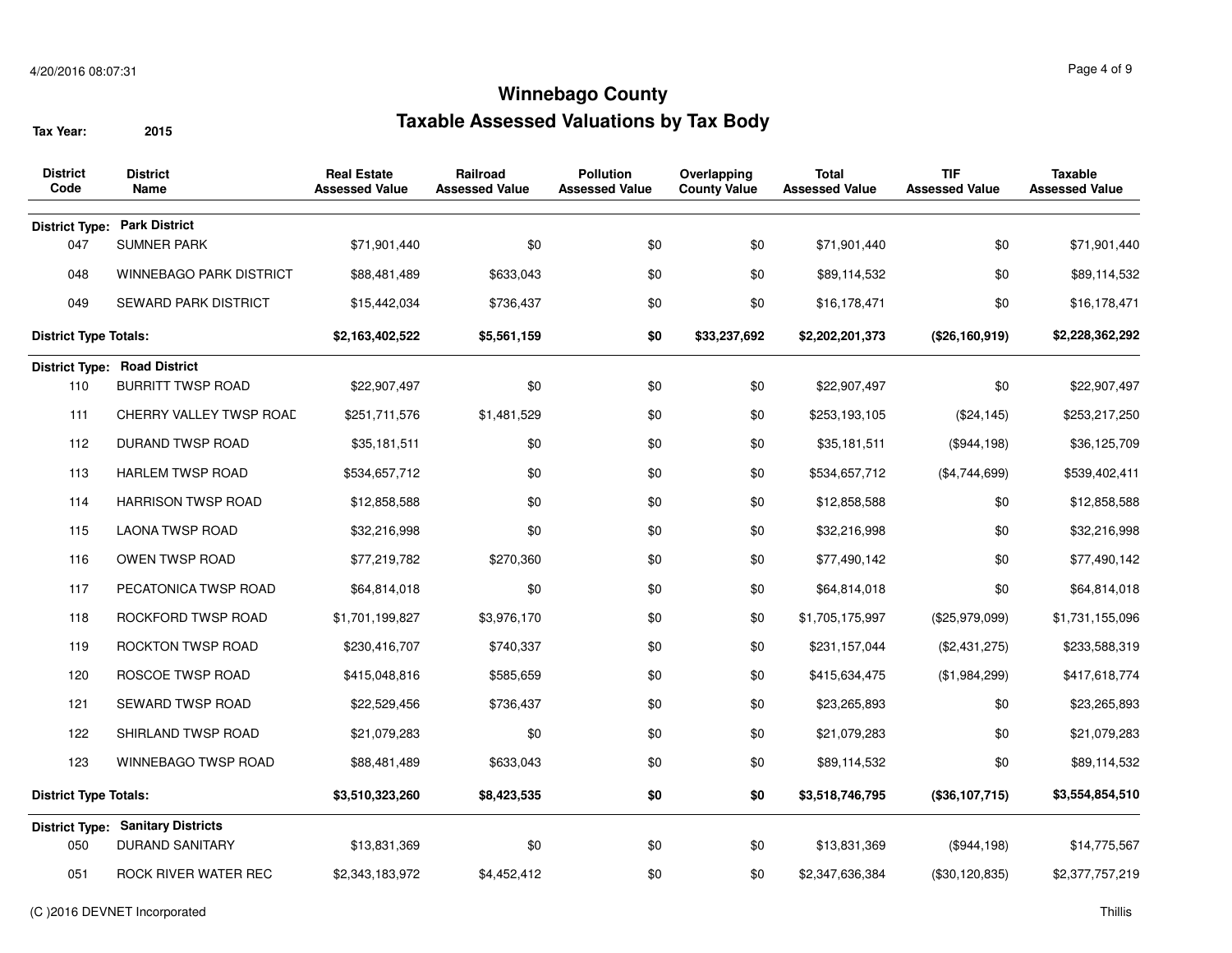| <b>District</b><br>Code      | <b>District</b><br><b>Name</b>                                     | <b>Real Estate</b><br><b>Assessed Value</b> | Railroad<br><b>Assessed Value</b> | <b>Pollution</b><br><b>Assessed Value</b> | Overlapping<br><b>County Value</b> | <b>Total</b><br><b>Assessed Value</b> | <b>TIF</b><br><b>Assessed Value</b> | <b>Taxable</b><br><b>Assessed Value</b> |
|------------------------------|--------------------------------------------------------------------|---------------------------------------------|-----------------------------------|-------------------------------------------|------------------------------------|---------------------------------------|-------------------------------------|-----------------------------------------|
| 053                          | <b>District Type: Sanitary Districts</b><br><b>SEWARD SANITARY</b> | \$4,066,377                                 | \$65,487                          | \$0                                       | \$0                                | \$4,131,864                           | \$0                                 | \$4,131,864                             |
| <b>District Type Totals:</b> |                                                                    | \$2,361,081,718                             | \$4,517,899                       | \$0                                       | \$0                                | \$2,365,599,617                       | (\$31,065,033)                      | \$2,396,664,650                         |
|                              | <b>District Type: Special Districts</b>                            |                                             |                                   |                                           |                                    |                                       |                                     |                                         |
| 062                          | RKFD - WINN DRAINAGE                                               | \$9,247,013                                 | \$0                               | \$0                                       | \$0                                | \$9,247,013                           | \$0                                 | \$9,247,013                             |
| 109                          | <b>COUNTRY OAKS SSA</b>                                            | \$309,289                                   | \$0                               | \$0                                       | \$0                                | \$309,289                             | \$0                                 | \$309,289                               |
| 136                          | <b>HARVEST HILLS SSA</b>                                           | \$3,025,729                                 | \$0                               | \$0                                       | \$0                                | \$3,025,729                           | \$0                                 | \$3,025,729                             |
| 155                          | PERRYVILLE ROAD SSA                                                | \$0                                         | \$0                               | \$0                                       | \$0                                | \$0                                   | \$0                                 | \$0                                     |
| 156                          | OLDE RIVER RIDGE PLAT 6 SS                                         | \$4,417                                     | \$0                               | \$0                                       | \$0                                | \$4,417                               | \$0                                 | \$4,417                                 |
| 158                          | I-39 BAXTER ROAD SSA                                               | \$0                                         | \$0                               | \$0                                       | \$0                                | \$0                                   | \$0                                 | \$0                                     |
| 160                          | SOUTH BELOIT SSA 1                                                 | \$10,827                                    | \$0                               | \$0                                       | \$0                                | \$10,827                              | \$0                                 | \$10,827                                |
| 161                          | SOUTH BELOIT SSA 2                                                 | \$0                                         | \$0                               | \$0                                       | \$0                                | \$0                                   | \$0                                 | \$0                                     |
| 162                          | SOUTH BELOIT SSA 3                                                 | \$0                                         | \$0                               | \$0                                       | \$0                                | \$0                                   | \$0                                 | \$0                                     |
| 163                          | SOUTH BELOIT SSA 4                                                 | \$0                                         | \$0                               | \$0                                       | \$0                                | \$0                                   | \$0                                 | \$0                                     |
| <b>District Type Totals:</b> |                                                                    | \$12,597,275                                | \$0                               | \$0                                       | \$0                                | \$12,597,275                          | \$0                                 | \$12,597,275                            |
|                              | District Type: Street Light Dist                                   |                                             |                                   |                                           |                                    |                                       |                                     |                                         |
| 064                          | LINCOLN-ACRES STREET LIG                                           | \$596,093                                   | \$0                               | \$0                                       | \$0                                | \$596,093                             | \$0                                 | \$596,093                               |
| 065                          | <b>WASHINGTON PARK STREET</b>                                      | \$1,414,484                                 | \$0                               | \$0                                       | \$0                                | \$1,414,484                           | \$0                                 | \$1,414,484                             |
| <b>District Type Totals:</b> |                                                                    | \$2,010,577                                 | \$0                               | \$0                                       | \$0                                | \$2,010,577                           | \$0                                 | \$2,010,577                             |
|                              | <b>District Type: TIF Districts</b>                                |                                             |                                   |                                           |                                    |                                       |                                     |                                         |
| 052                          | PRESTON & CENTRAL TIF                                              | \$0                                         | \$0                               | \$0                                       | \$0                                | \$0                                   | \$114,792                           | (\$114,792)                             |
| 063                          | <b>WESTSIDE TIF #2</b>                                             | \$0                                         | \$0                               | \$0                                       | \$0                                | \$0                                   | \$73,659                            | (\$73,659)                              |
| 066                          | EAST STATE & ALPINE TIF                                            | \$0                                         | \$0                               | \$0                                       | \$0                                | \$0                                   | \$1,036,368                         | (\$1,036,368)                           |
| 067                          | <b>WEST STATE &amp; CENTRAL TIF</b>                                | \$0                                         | \$0                               | \$0                                       | \$0                                | \$0                                   | \$803,124                           | (\$803, 124)                            |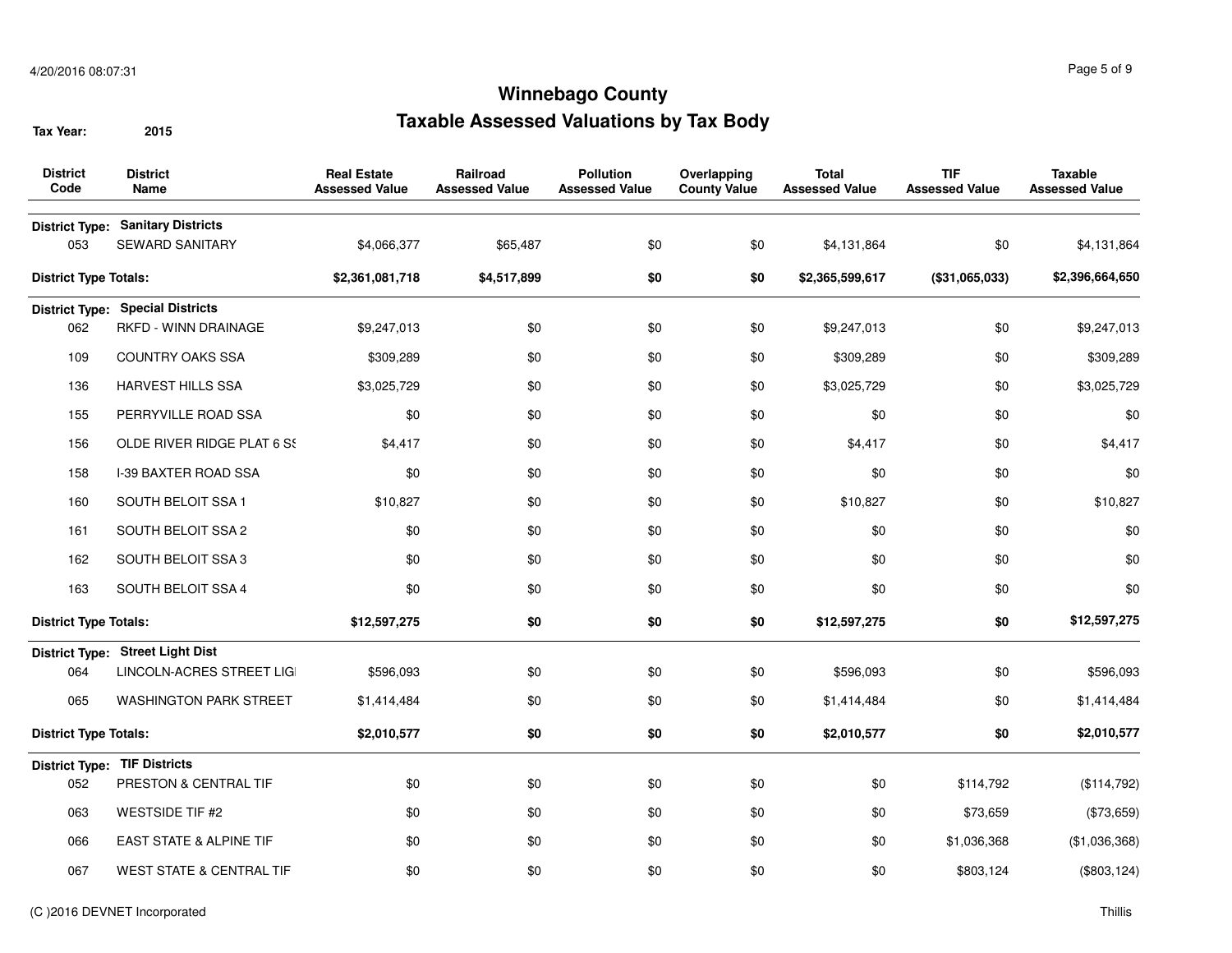| <b>District</b><br>Code | <b>District</b><br>Name             | <b>Real Estate</b><br><b>Assessed Value</b> | Railroad<br><b>Assessed Value</b> | <b>Pollution</b><br><b>Assessed Value</b> | Overlapping<br><b>County Value</b> | <b>Total</b><br><b>Assessed Value</b> | <b>TIF</b><br><b>Assessed Value</b> | <b>Taxable</b><br><b>Assessed Value</b> |
|-------------------------|-------------------------------------|---------------------------------------------|-----------------------------------|-------------------------------------------|------------------------------------|---------------------------------------|-------------------------------------|-----------------------------------------|
| <b>District Type:</b>   | <b>TIF Districts</b>                |                                             |                                   |                                           |                                    |                                       |                                     |                                         |
| 068                     | <b>WEST STATE &amp; KILBURN TIF</b> | \$0                                         | \$0                               | \$0                                       | \$0                                | \$0                                   | \$162,299                           | (\$162,299)                             |
| 088                     | NORTH MAIN & AUBURN TIF             | \$0                                         | \$0                               | \$0                                       | \$0                                | \$0                                   | \$86,721                            | (\$86,721)                              |
| 089                     | JACKSON SCHOOL TIF                  | \$0                                         | \$0                               | \$0                                       | \$0                                | \$0                                   | \$265,550                           | (\$265,550)                             |
| 090                     | <b>EASTSIDE TIF</b>                 | \$0                                         | \$0                               | \$0                                       | \$0                                | \$0                                   | \$1,407,207                         | (\$1,407,207)                           |
| 091                     | <b>WESTSIDE TIF</b>                 | \$0                                         | \$0                               | \$0                                       | \$0                                | \$0                                   | \$2,078,813                         | (\$2,078,813)                           |
| 092                     | SEVENTH ST TIF                      | \$0                                         | \$0                               | \$0                                       | \$0                                | \$0                                   | \$2,946,579                         | (\$2,946,579)                           |
| 093                     | NORTH MAIN TIF                      | \$0                                         | \$0                               | \$0                                       | \$0                                | \$0                                   | \$415,844                           | (\$415,844)                             |
| 094                     | <b>GLOBAL TRADE TIF #1</b>          | \$0                                         | \$0                               | \$0                                       | \$0                                | \$0                                   | \$2,406,732                         | (\$2,406,732)                           |
| 098                     | MACHESNEY PARK TIF                  | \$0                                         | \$0                               | \$0                                       | \$0                                | \$0                                   | \$575,584                           | (\$575,584)                             |
| 104                     | SOUTH ROCKFORD TIF                  | \$0                                         | \$0                               | \$0                                       | \$0                                | \$0                                   | \$538,512                           | (\$538,512)                             |
| 105                     | LINCOLNWOOD TIF                     | \$0                                         | \$0                               | \$0                                       | \$0                                | \$0                                   | \$3,861                             | (\$3,861)                               |
| 106                     | DURAND VILLAGE TIF                  | \$0                                         | \$0                               | \$0                                       | \$0                                | \$0                                   | \$944,198                           | (\$944,198)                             |
| 107                     | SPRINGFIELD CORNERS TIF             | \$0                                         | \$0                               | \$0                                       | \$0                                | \$0                                   | \$46,164                            | (\$46,164)                              |
| 125                     | WAGON WHEEL TIF                     | \$0                                         | \$0                               | \$0                                       | \$0                                | \$0                                   | \$395,886                           | (\$395,886)                             |
| 126                     | <b>RIVER OAKS TIF</b>               | \$0                                         | \$0                               | \$0                                       | \$0                                | \$0                                   | \$66,627                            | (\$66, 627)                             |
| 127                     | <b>GARRISON SCHOOL TIF</b>          | \$0                                         | \$0                               | \$0                                       | \$0                                | \$0                                   | \$113,855                           | (\$113,855)                             |
| 128                     | KISHWAUKEE & HARRISON TI            | \$0                                         | \$0                               | \$0                                       | \$0                                | \$0                                   | \$171,588                           | (\$171,588)                             |
| 129                     | LINCOLNWOOD TIF #2                  | \$0                                         | \$0                               | \$0                                       | \$0                                | \$0                                   | \$10,548                            | (\$10,548)                              |
| 130                     | HOPE VI TIF                         | \$0                                         | \$0                               | \$0                                       | \$0                                | \$0                                   | \$187,422                           | (\$187, 422)                            |
| 132                     | NORTH 2ND TIF LOVES PARK            | \$0                                         | \$0                               | \$0                                       | \$0                                | \$0                                   | \$1,736,541                         | (\$1,736,541)                           |
| 133                     | <b>GLOBAL TRADE TIF #2</b>          | \$0                                         | \$0                               | \$0                                       | \$0                                | \$0                                   | \$637,761                           | (\$637,761)                             |
| 134                     | ASSISTED LIVING/ RIVER HOL          | \$0                                         | \$0                               | \$0                                       | \$0                                | \$0                                   | \$0                                 | \$0                                     |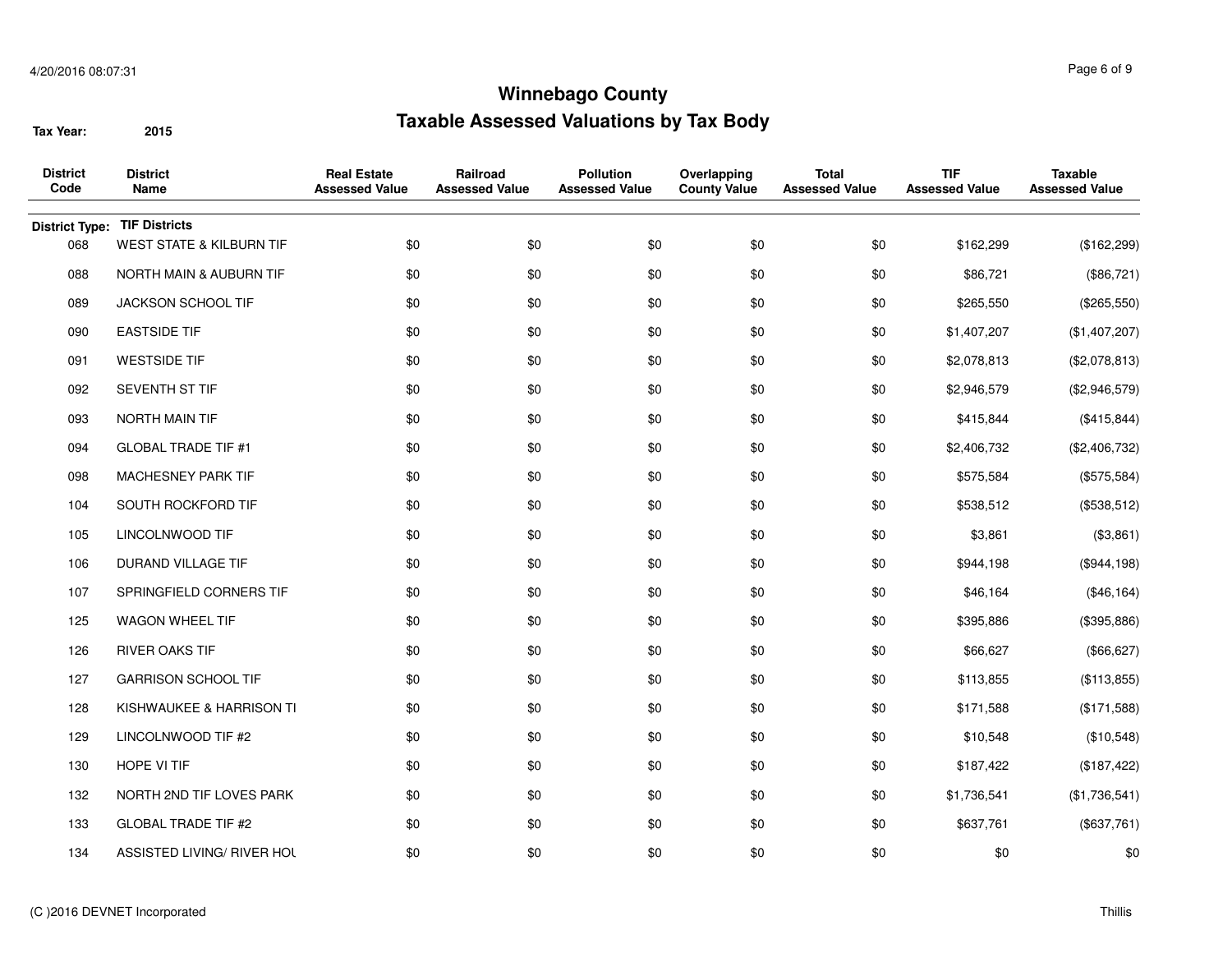| <b>District</b><br>Code | <b>District</b><br>Name         | <b>Real Estate</b><br><b>Assessed Value</b> | Railroad<br><b>Assessed Value</b> | <b>Pollution</b><br><b>Assessed Value</b> | Overlapping<br><b>County Value</b> | <b>Total</b><br><b>Assessed Value</b> | <b>TIF</b><br><b>Assessed Value</b> | <b>Taxable</b><br><b>Assessed Value</b> |
|-------------------------|---------------------------------|---------------------------------------------|-----------------------------------|-------------------------------------------|------------------------------------|---------------------------------------|-------------------------------------|-----------------------------------------|
| <b>District Type:</b>   | <b>TIF Districts</b>            |                                             |                                   |                                           |                                    |                                       |                                     |                                         |
| 135                     | NORTH 2ND TIF MACHESNEY         | \$0                                         | \$0                               | \$0                                       | \$0                                | \$0                                   | \$1,947,712                         | (\$1,947,712)                           |
| 137                     | <b>MAIN &amp; WHITMAN TIF</b>   | \$0                                         | \$0                               | \$0                                       | \$0                                | \$0                                   | \$845,661                           | (\$845,661)                             |
| 138                     | <b>MIDTOWN TIF</b>              | \$0                                         | \$0                               | \$0                                       | \$0                                | \$0                                   | \$131,309                           | (\$131,309)                             |
| 139                     | KISHWAUKEE & HARRISON TI        | \$0                                         | \$0                               | \$0                                       | \$0                                | \$0                                   | \$0                                 | \$0                                     |
| 140                     | FORMER BELOIT CORP TIF          | \$0                                         | \$0                               | \$0                                       | \$0                                | \$0                                   | \$1,279,820                         | (\$1,279,820)                           |
| 141                     | <b>GLOBAL TRADE TIF #3</b>      | \$0                                         | \$0                               | \$0                                       | \$0                                | \$0                                   | \$763,882                           | (\$763,882)                             |
| 142                     | <b>RIVER DISTRICT NORTH TIF</b> | \$0                                         | \$0                               | \$0                                       | \$0                                | \$0                                   | \$499,351                           | (\$499,351)                             |
| 143                     | <b>BROADWAY TIF</b>             | \$0                                         | \$0                               | \$0                                       | \$0                                | \$0                                   | \$190,049                           | (\$190,049)                             |
| 144                     | <b>EAST RIVER TIF</b>           | \$0                                         | \$0                               | \$0                                       | \$0                                | \$0                                   | \$848,627                           | (\$848,627)                             |
| 145                     | SUMNER ROAD / GROVE ST T        | \$0                                         | \$0                               | \$0                                       | \$0                                | \$0                                   | \$0                                 | \$0                                     |
| 146                     | LOVES PARK CORP CENTER          | \$0                                         | \$0                               | \$0                                       | \$0                                | \$0                                   | \$1,990,704                         | (\$1,990,704)                           |
| 147                     | <b>WESTSTONE TIF</b>            | \$0                                         | \$0                               | \$0                                       | \$0                                | \$0                                   | \$78,691                            | (\$78,691)                              |
| 148                     | NORTH WILLOW CREEK TIF          | \$0                                         | \$0                               | \$0                                       | \$0                                | \$0                                   | \$443,072                           | (\$443,072)                             |
| 149                     | SOUTH WILLOW CREEK TIF          | \$0                                         | \$0                               | \$0                                       | \$0                                | \$0                                   | \$1,395,729                         | (\$1,395,729)                           |
| 150                     | <b>GLOBAL TRADEPARK SOUTH</b>   | \$0                                         | \$0                               | \$0                                       | \$0                                | \$0                                   | \$148,340                           | (\$148,340)                             |
| 151                     | I-39 / BAXTER ROAD TIF          | \$0                                         | \$0                               | \$0                                       | \$0                                | \$0                                   | \$92,388                            | (\$92,388)                              |
| 152                     | ZENITH CUTTER TIF               | \$0                                         | \$0                               | \$0                                       | \$0                                | \$0                                   | \$58,880                            | (\$58,880)                              |
| 153                     | SPRING CREEK LAKES TIF          | \$0                                         | \$0                               | \$0                                       | \$0                                | \$0                                   | \$93,169                            | (\$93,169)                              |
| 154                     | FORMER WARNER ELECTRIC          | \$0                                         | \$0                               | \$0                                       | \$0                                | \$0                                   | \$390,181                           | (\$390, 181)                            |
| 157                     | JEFFERSON / NORTH 3RD ST        | \$0                                         | \$0                               | \$0                                       | \$0                                | \$0                                   | \$46,187                            | (\$46,187)                              |
| 159                     | MULFORD & EAST STATE STR        | \$0                                         | \$0                               | \$0                                       | \$0                                | \$0                                   | \$3,732,089                         | (\$3,732,089)                           |
| 164                     | AUBURN STREET TIF               | \$0                                         | \$0                               | \$0                                       | \$0                                | \$0                                   | \$1,034,448                         | (\$1,034,448)                           |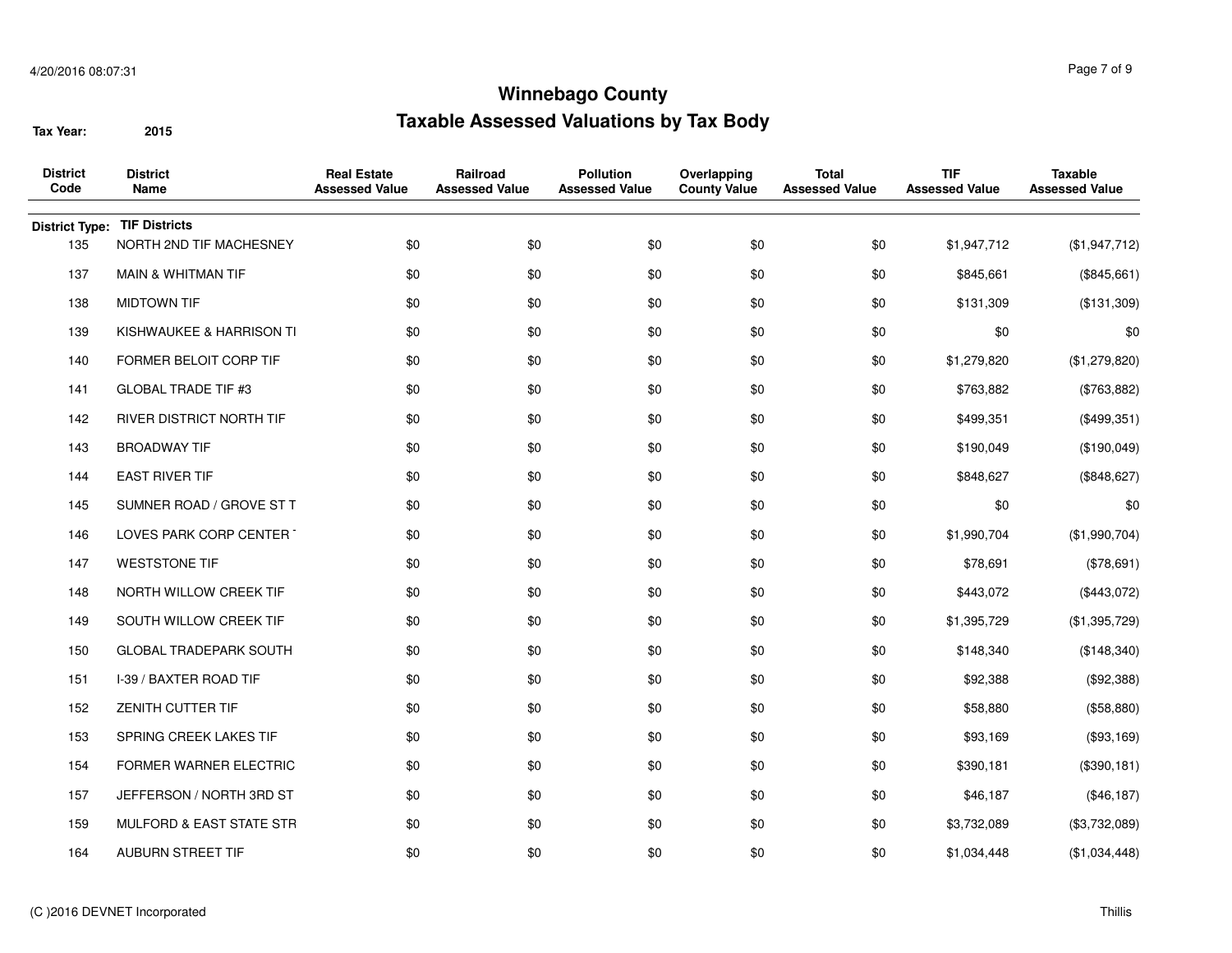| <b>District</b><br>Code      | <b>District</b><br>Name            | <b>Real Estate</b><br>Assessed Value | Railroad<br><b>Assessed Value</b> | <b>Pollution</b><br><b>Assessed Value</b> | Overlapping<br><b>County Value</b> | <b>Total</b><br><b>Assessed Value</b> | <b>TIF</b><br><b>Assessed Value</b> | Taxable<br><b>Assessed Value</b> |
|------------------------------|------------------------------------|--------------------------------------|-----------------------------------|-------------------------------------------|------------------------------------|---------------------------------------|-------------------------------------|----------------------------------|
| <b>District Type:</b>        | <b>TIF Districts</b>               |                                      |                                   |                                           |                                    |                                       |                                     |                                  |
| 165                          | FOREST HILLS ROAD TIF              | \$0                                  | \$0                               | \$0                                       | \$0                                | \$0                                   | \$521,504                           | (\$521,504)                      |
| 166                          | <b>GARDNER / BLACKHAWK TIF</b>     | \$0                                  | \$0                               | \$0                                       | \$0                                | \$0                                   | \$1,882,357                         | (\$1,882,357)                    |
| 167                          | VILLAGE OF ROCKTON DOWN            | \$0                                  | \$0                               | \$0                                       | \$0                                | \$0                                   | \$467,330                           | (\$467,330)                      |
| <b>District Type Totals:</b> |                                    | \$0                                  | \$0                               | \$0                                       | \$0                                | \$0                                   | \$36,107,715                        | (\$36,107,715)                   |
| District Type: Township      |                                    |                                      |                                   |                                           |                                    |                                       |                                     |                                  |
| 003                          | <b>BURRITT TOWNSHIP</b>            | \$22,907,497                         | \$0                               | \$0                                       | \$0                                | \$22,907,497                          | \$0                                 | \$22,907,497                     |
| 004                          | CHERRY VALLEY TOWNSHIP             | \$251,711,576                        | \$1,481,529                       | \$0                                       | \$0                                | \$253,193,105                         | (\$24, 145)                         | \$253,217,250                    |
| 005                          | <b>DURAND TOWNSHIP</b>             | \$35,181,511                         | \$0                               | \$0                                       | \$0                                | \$35,181,511                          | (\$944,198)                         | \$36,125,709                     |
| 006                          | <b>HARLEM TOWNSHIP</b>             | \$534,657,712                        | \$0                               | \$0                                       | \$0                                | \$534,657,712                         | (\$4,744,699)                       | \$539,402,411                    |
| 007                          | <b>HARRISON TOWNSHIP</b>           | \$12,858,588                         | \$0                               | \$0                                       | \$0                                | \$12,858,588                          | \$0                                 | \$12,858,588                     |
| 008                          | <b>LAONA TOWNSHIP</b>              | \$32,216,998                         | \$0                               | \$0                                       | \$0                                | \$32,216,998                          | \$0                                 | \$32,216,998                     |
| 009                          | <b>OWEN TOWNSHIP</b>               | \$77,219,782                         | \$270,360                         | \$0                                       | \$0                                | \$77,490,142                          | \$0                                 | \$77,490,142                     |
| 010                          | PECATONICA TOWNSHIP                | \$64,814,018                         | \$0                               | \$0                                       | \$0                                | \$64,814,018                          | \$0                                 | \$64,814,018                     |
| 011                          | ROCKFORD TOWNSHIP                  | \$1,701,199,827                      | \$3,976,170                       | \$0                                       | \$0                                | \$1,705,175,997                       | (\$25,979,099)                      | \$1,731,155,096                  |
| 012                          | ROCKTON TOWNSHIP                   | \$230,416,707                        | \$740,337                         | \$0                                       | \$0                                | \$231,157,044                         | (\$2,431,275)                       | \$233,588,319                    |
| 013                          | ROSCOE TOWNSHIP                    | \$415,048,816                        | \$585,659                         | \$0                                       | \$0                                | \$415,634,475                         | (\$1,984,299)                       | \$417,618,774                    |
| 014                          | <b>SEWARD TOWNSHIP</b>             | \$22,529,456                         | \$736,437                         | \$0                                       | \$0                                | \$23,265,893                          | \$0                                 | \$23,265,893                     |
| 015                          | SHIRLAND TOWNSHIP                  | \$21,079,283                         | \$0                               | \$0                                       | \$0                                | \$21,079,283                          | \$0                                 | \$21,079,283                     |
| 016                          | <b>WINNEBAGO TOWNSHIP</b>          | \$88,481,489                         | \$633,043                         | \$0                                       | \$0                                | \$89,114,532                          | \$0                                 | \$89,114,532                     |
| <b>District Type Totals:</b> |                                    | \$3,510,323,260                      | \$8,423,535                       | \$0                                       | \$0                                | \$3,518,746,795                       | (\$36,107,715)                      | \$3,554,854,510                  |
|                              | <b>District Type: Unit Schools</b> |                                      |                                   |                                           |                                    |                                       |                                     |                                  |
| 070                          | HARLEM SCHOOL DIST 122             | \$561,770,864                        | \$496,170                         | \$0                                       | \$0                                | \$562,267,034                         | (\$6,679,022)                       | \$568,946,056                    |
| 075                          | NORTH BOONE SD #200                | \$885,225                            | \$0                               | \$0                                       | \$130,302,123                      | \$131,187,348                         | \$0                                 | \$131,187,348                    |